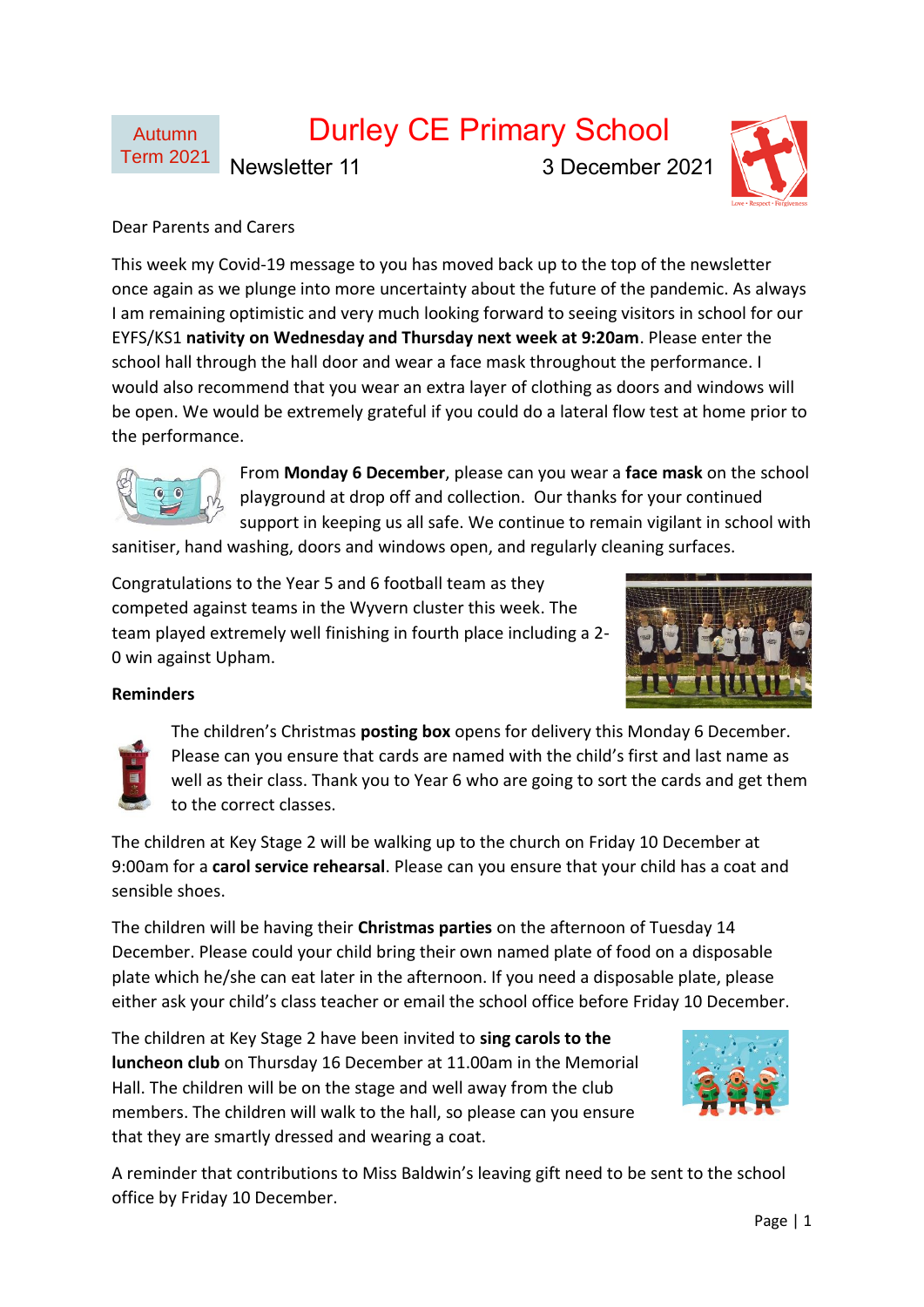EYFS and Key Stage 1 **Dance club** are having an end of term show for parents this Wednesday 8 December at 4:20pm. If you are coming along to watch, please go to the hall door wearing a face mask and you will be seated for the performance

### **Children's Christmas Fayre – Friday 10 December**

Many thanks to all of you who have already donated to the children's Christmas fayre next Friday 10 December. The money sent in will be exchanged for vouchers for children to 'spend' at the fayre on the many fun activities and win many prizes.



#### **Prize Draw**

Please keep selling Prize Draw tickets to your family and friends. We have some amazing prizes this year and have not been able to have a full Christmas Fayre for fund raising. More tickets can be obtained from the school office. Ticket stubs with the money need to be returned as soon as possible, but by the morning of Friday 10 December at the latest in preparation for the draw at **4:30pm** in school.

#### **Come and see the Reindeer**



We have officially sold out of tickets to see Father Christmas, but still have tickets to come along and feed his reindeer and take photos. Drinks and snacks will also be available to purchase during the event in the school hall. [https://www.pta-](https://www.pta-events.co.uk/durleyschoolassociation/#.YZeKbtDP2Uk)

[events.co.uk/durleyschoolassociation/#.YZeKbtDP2Uk.](https://www.pta-events.co.uk/durleyschoolassociation/#.YZeKbtDP2Uk)

#### **Pop up Shop**

You may have spotted on the diary dates, that the DSA are organising a Christmas pop up shop for the children to purchase Christmas presents for the family on the afternoon of Thursday 16 December. Please can you make sure you send in money for your child in a named envelope and provide a carrier bag to take the present home without spoiling the surprise! Gifts are £2.50 each and there will be a limit of 2 gifts per child. Please ensure you send in the correct money.

# **Diary Dates**

| <b>Friday 3 December</b>     | <b>School Closure for staff training</b>                       |
|------------------------------|----------------------------------------------------------------|
| <b>Monday 6 December</b>     | Xmas Post Box open for deliveries                              |
| <b>Tuesday 7 December</b>    | KS1 Nativity for Ladybirds Pre-school & invited guests only    |
| <b>Wednesday 8 December</b>  | 9:20am KS1 Nativity parents invited                            |
| <b>Thursday 9 December</b>   | 9:20am KS1 Nativity parents invited                            |
| <b>Friday 10 December</b>    | 9:30am KS2 singing rehearsal in Holy Cross Church              |
|                              | Children's School Christmas Fayre (Children only)              |
|                              | 4:30-7:30 visit Santa's Grotto & his reindeer (please sign up) |
| <b>Tuesday 14 December</b>   | pm Xmas parties                                                |
| <b>Wednesday 15 December</b> | Xmas Lunch & Xmas Jumper Day (for Save the Children)           |